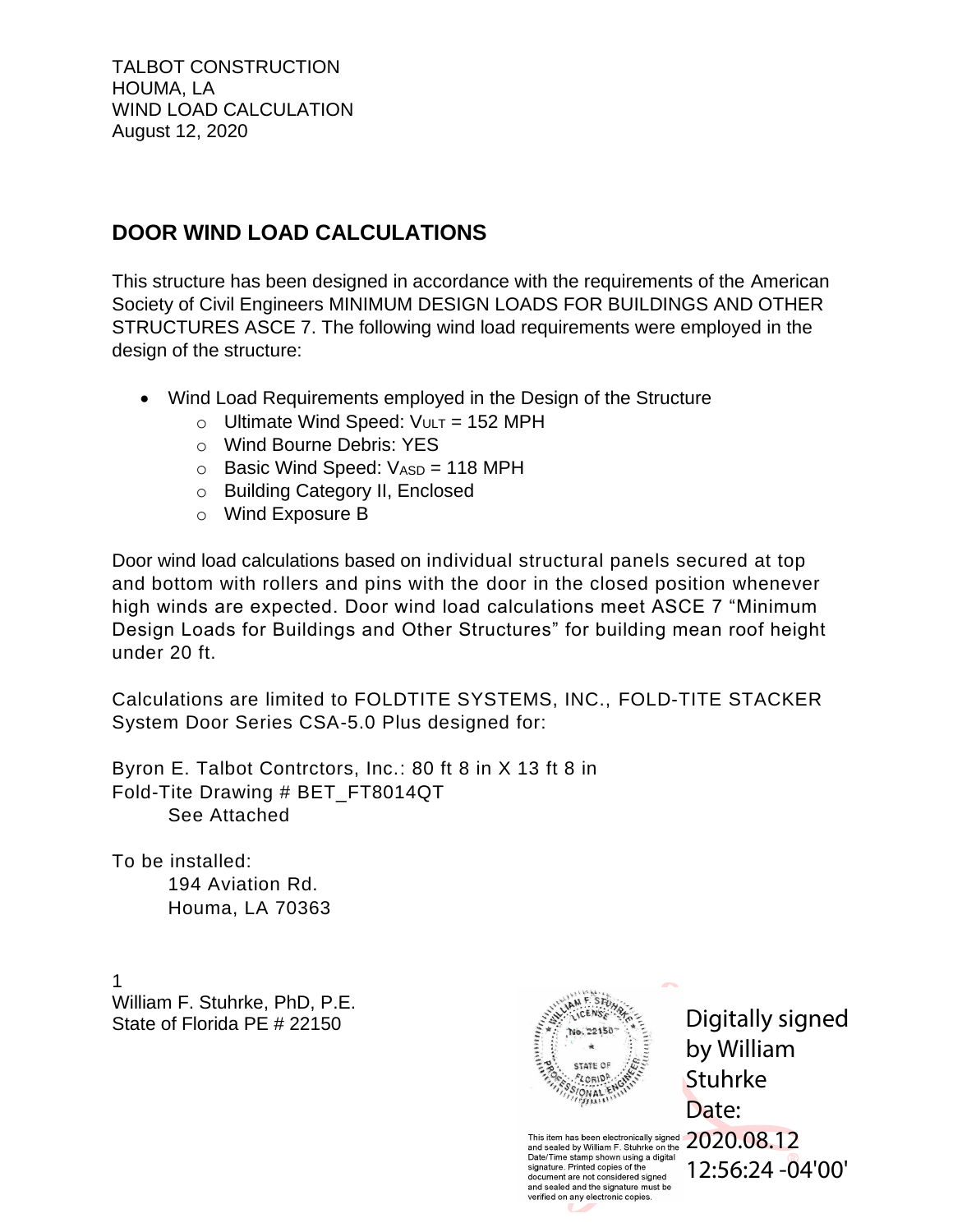#### **WIND LOAD PRESSURE**

Ultimate Wind Speed  $V_{ULT}$  = 152 MPH

Velocity pressure exposure coefficient exposure B (ASCE 7 Table 6-5)

 $K_Z = 0.70$ 

Topographic Factor (ASCE 7 Eq. 6-1, Figure 6-2, no hill or escarpment)

 $K_{ZT} = 1.0$ 

Directionality Factor (ASCE Eq. 6-1, Table 6.6)

 $K_D = 0.85$ 

Importance Factor  $II = 1.00$ 

Velocity pressure (ASCE 7 Eq. 6-13)

 $Q_Z = 0.00256 \cdot K_Z \cdot K_{ZT} \cdot K_D \cdot V^2 \cdot I$ 

 $Q_Z = 35.2$  lb  $\cdot$  ft/ft<sup>2</sup>

External pressure coefficient (ASCE 7 Figure 6-5A)

Positive: 0.7, Negative:  $-0.8$  G<sub>CP</sub> =  $-0.8$ 

Internal pressure coefficient enclosed (ASCE 7 Table 6-7)

Positive: 0.18, Negative:  $-0.18$  GC<sub>PI</sub> = 0.18

## **DESIGN WIND PRESSURE (MAX.)**

Components and cladding, mean building height under 60 ft

 $P = -Q_Z \bullet (GC_P - GC_{PI})$ 

 $P = 34.5$  lb • ft/ft<sup>2</sup>

## **ASD WIND LOAD FACTOR**

2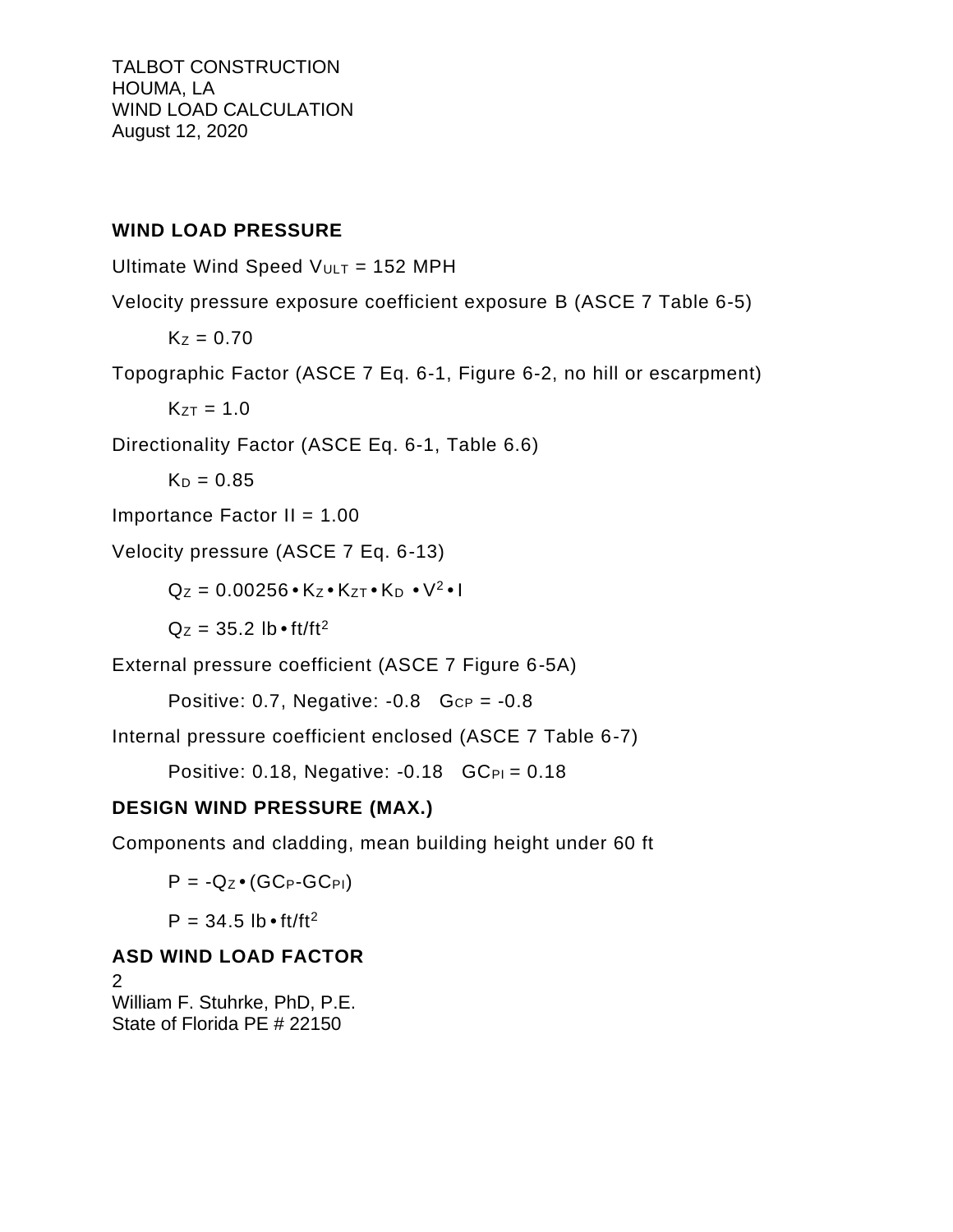$P_{ASD} = 0.6 \cdot P$ 

 $P_{ASD} = 20.7$  lb • ft/ft<sup>2</sup>

## **CRITICAL STRUCTURAL CONDITION**

The critical structural condition for the door is the bending of the vertical members on the sides of the individual door panels. The critical panels are the center panels.

Panel Clear Span Height

 $H = 13$  ft 6 in  $H = 162$  in

Panel Width

 $W = 4$  ft 11.98 in

 $W = 59.98$  in

Load on Vertical Edge Members

$$
L = P_{ASD} \cdot W/2
$$

$$
L = 52.2 lb \cdot ft/ft
$$

 $L = 4.35$  lb  $\cdot$  ft/in

Moment on Vertical Edge Member

 $M_{MAX} = L \cdot H \cdot H / 8$ 

 $M_{MAX} = 14,271$  lb • in

Edge Member Properties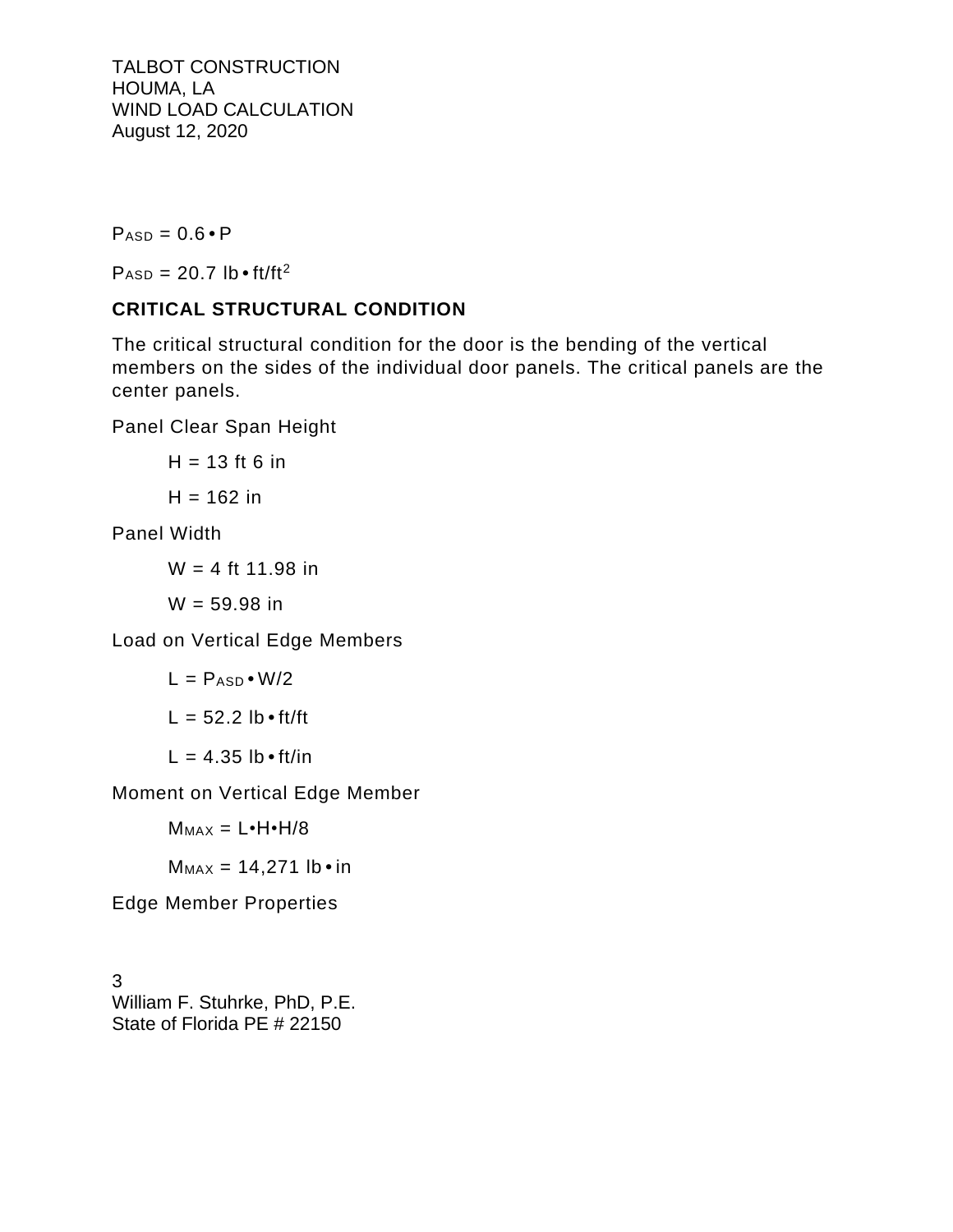The edge member is an aluminum extrusion from KEYMARK CORPORATION, die number T-S55472, Aluminum Alloy 6063 T-5 for FOLDTITE SYSTEMS #CSA-5.0 VERTICAL. The member has the following properties according to the KEYMARK CORPORATION. (See Attached)

 $1x = 3.460$  in<sup>4</sup>  $I_Y = 0.318$  in<sup>4</sup>  $S_x = 1.375$  in<sup>3</sup>

 $S_Y = 0.213$  in<sup>3</sup>

Aluminum Properties Alloy 6063 T-5

 $F_{\text{YALLOWABLE}} = 13,300 \text{ lb} / \text{ in}^2$ 

Moment Allowable

 $M$ ALLOWABLE =  $Sx \cdot Fy$ 

 $M$ ALLOWABLE = 18,290 lb  $\cdot$  in

## **THEREFORE, THE MEMBER IS ADEQUATE**

## **HANGER BOLTS AND LOCK PINS**

Loading on Hangers

Door Width (DW)

 $DW = 80$  ft 8.1 in

Door Height (DH)

 $DH = 13$  ft 8.01 in

Hanger Spacing (HS)

 $HS = 10$  ft 0 in

4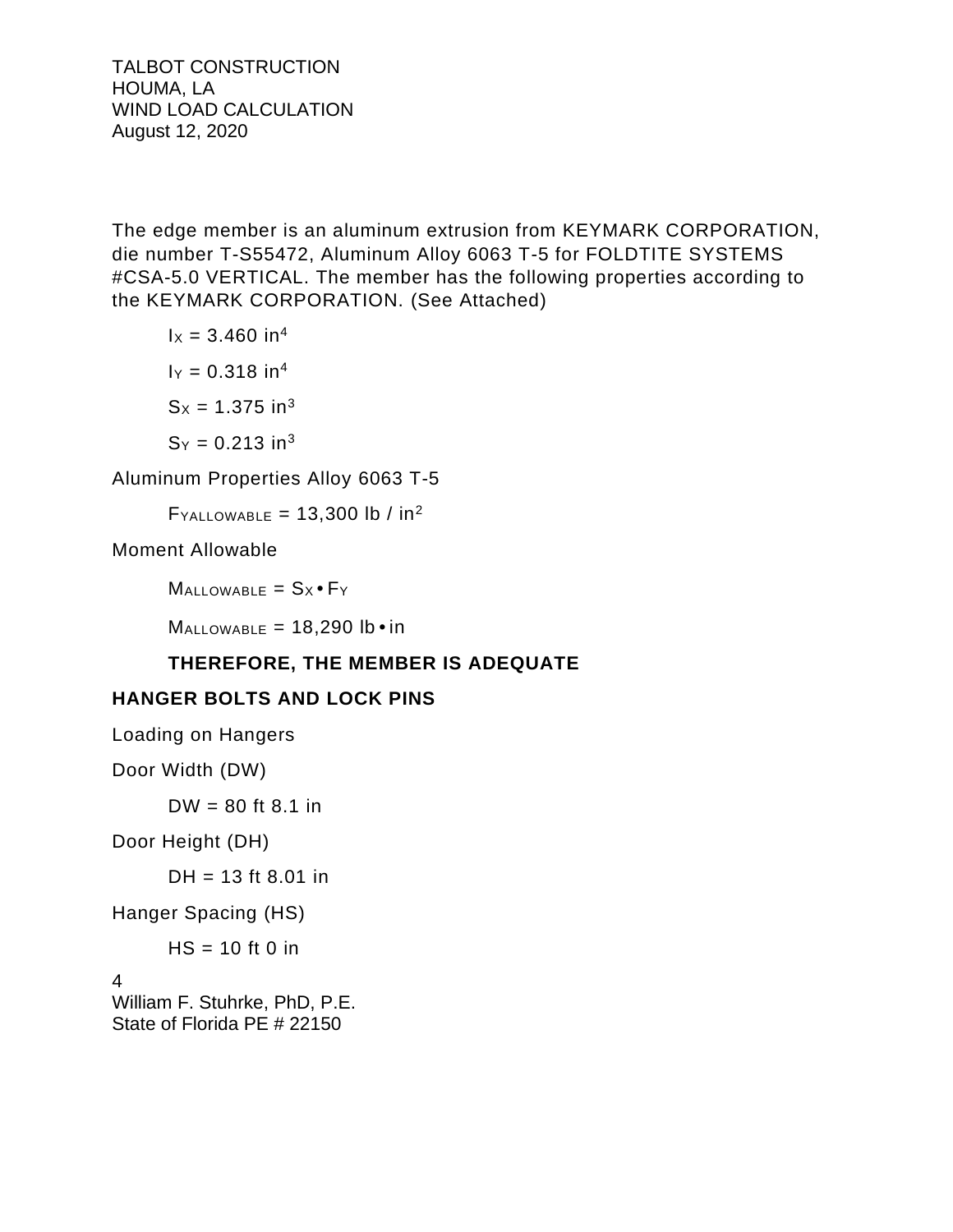Lock Pin Spacing (LPS)  $LPS = 10$  ft 0 in Drop Pin Spacing (DPS)  $DPS = 4$  ft 11.98 in Number of Pins = 16 Door Weight (DW)

 $DW = 1.99$  lb/in

Wind Loading (P)

 $P = 20.7$  lb  $\cdot$  ft/ft<sup>2</sup>

Dead Load / Hanger (DLH)

 $D L H = 240.8$  lb  $\cdot$  ft

Wind Load at Verticals (WLV)

WLV =  $1425.7$  lb  $\cdot$  ft

HANGER BOLTS, LOCK PINS LOADING & SIZE

Load capacity of threaded hanger rods/bolts, based on an allowable bolt stress (ABS) of 60,000 lb•ft/in<sup>2</sup> Grade 5

Bolt Length =  $7.00$  in, Bolt Diameter =  $5/8$  in

Bolt Area =  $0.20$  in<sup>2</sup>, Max Allowable Load =  $12,200$  lb  $\cdot$  ft

Bolt Stresses for Applied Loads

Axial Tension Stress (ATS) = DLH/BA

 $ATS = 1204 lb/in<sup>2</sup>$ 

5